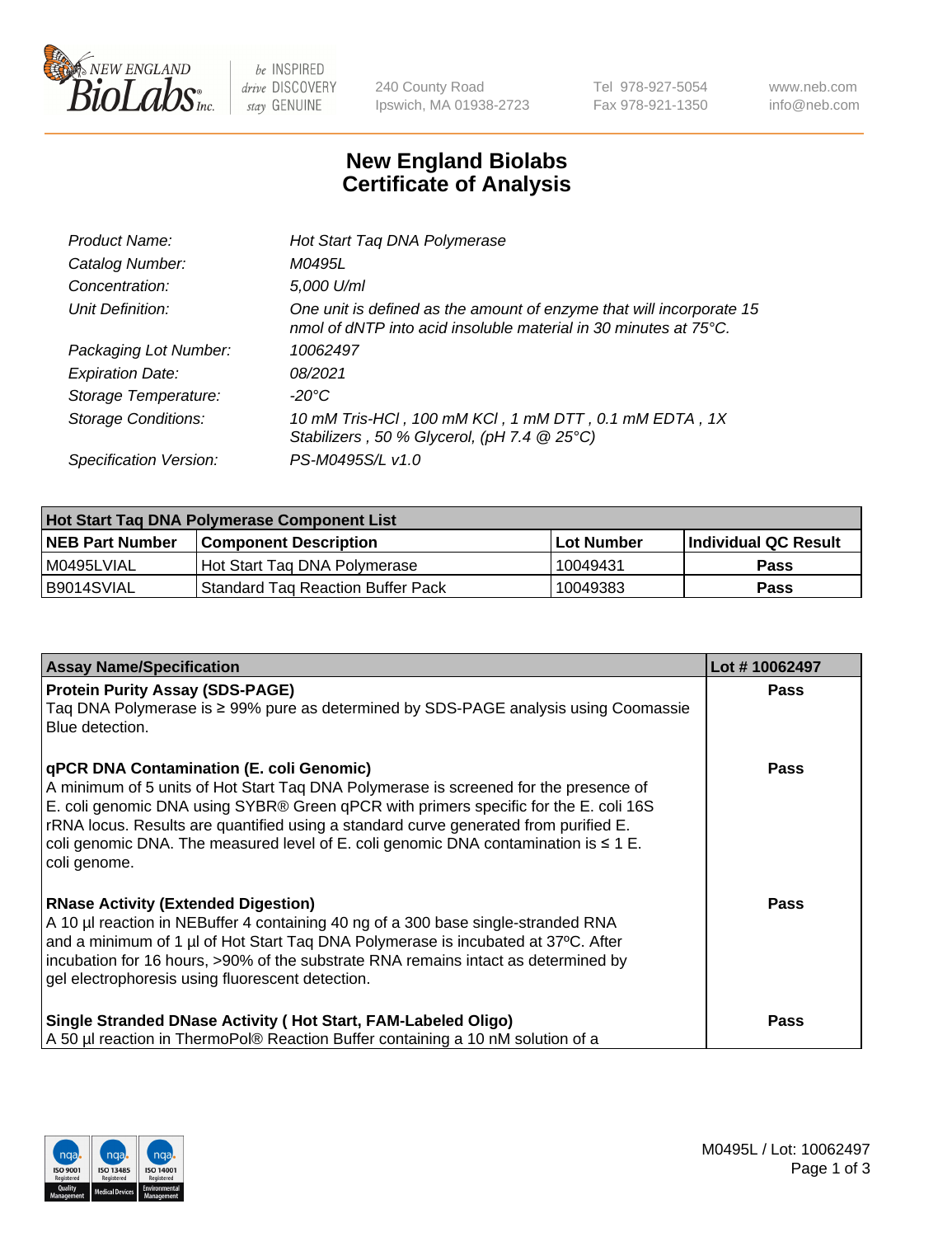

 $be$  INSPIRED drive DISCOVERY stay GENUINE

240 County Road Ipswich, MA 01938-2723 Tel 978-927-5054 Fax 978-921-1350 www.neb.com info@neb.com

| <b>Assay Name/Specification</b>                                                                                                                                                                                                                                                                                                                                                                                                                                       | Lot #10062497 |
|-----------------------------------------------------------------------------------------------------------------------------------------------------------------------------------------------------------------------------------------------------------------------------------------------------------------------------------------------------------------------------------------------------------------------------------------------------------------------|---------------|
| fluorescent internal labeled oligonucleotide and a minimum of 25 units of Taq DNA<br>Polymerase incubated for 30 minutes at 37°C and 75°C yields <10% degradation as<br>determined by capillary electrophoresis.                                                                                                                                                                                                                                                      |               |
| <b>Non-Specific DNase Activity (16 Hour)</b><br>A 50 µl reaction in NEBuffer 2 containing 1 µg of T3 DNA in addition to a reaction<br>containing Lambda-HindIII DNA and a minimum of 5 units of Hot Start Taq DNA<br>Polymerase incubated for 16 hours at 37°C results in a DNA pattern free of<br>detectable nuclease degradation as determined by agarose gel electrophoresis.                                                                                      | <b>Pass</b>   |
| Inhibition of Primer Extension (Hot Start, Radioactivity Incorporation)<br>A 50 µl primer extension assay in ThermoPol® Reaction Buffer in the presence of 200<br>µM dNTPs including [3H]-dTTP, containing 15 nM primed single-stranded M13mp18 with<br>2.5 units of Hot Start Taq DNA Polymerase incubated for 16 hours at 25°C yields > 95%<br>inhibition when compared to a non-hot start control reaction.                                                        | <b>Pass</b>   |
| PCR Amplification (5.0 kb Lambda DNA)<br>A 50 µl reaction in ThermoPol® Reaction Buffer in the presence of 200 µM dNTPs and<br>0.2 µM primers containing 5 ng Lambda DNA with 1.25 units of Hot Start Taq DNA<br>Polymerase for 25 cycles of PCR amplification results in the expected 5.0 kb<br>product.                                                                                                                                                             | <b>Pass</b>   |
| <b>Endonuclease Activity (Nicking, Hot Start)</b><br>A 50 µl reaction in ThermoPol® Reaction Buffer containing 1 µg of supercoiled<br>PhiX174 DNA and a minimum of 20 units of Taq DNA Polymerase incubated for 4 hours at<br>37°C and 75°C results in <10% conversion to the nicked form as determined by agarose<br>gel electrophoresis.                                                                                                                            | <b>Pass</b>   |
| PCR Amplification (Hot Start 2 kb Lambda DNA)<br>A 50 µl reaction in ThermoPol® Reaction Buffer in the presence of 200 µM dNTPs and<br>0.2 µM primers containing 20 pg Lambda DNA and 100 ng Human Genomic DNA with 1.25<br>units of Hot Start Taq DNA Polymerase for 30 cycles of PCR amplification results in<br>an increase in yield of the 2 kb Lambda product and a decrease in non-specific<br>genomic bands when compared to a non-hot start control reaction. | <b>Pass</b>   |
| <b>Phosphatase Activity (pNPP)</b><br>A 200 µl reaction in 1M Diethanolamine, pH 9.8, 0.5 mM MgCl2 containing 2.5 mM<br>p-Nitrophenyl Phosphate (pNPP) and a minimum of 100 units Taq DNA Polymerase<br>incubated for 4 hours at 37°C yields <0.0001 unit of alkaline phosphatase activity<br>as determined by spectrophotometric analysis.                                                                                                                           | Pass          |

This product has been tested and shown to be in compliance with all specifications.